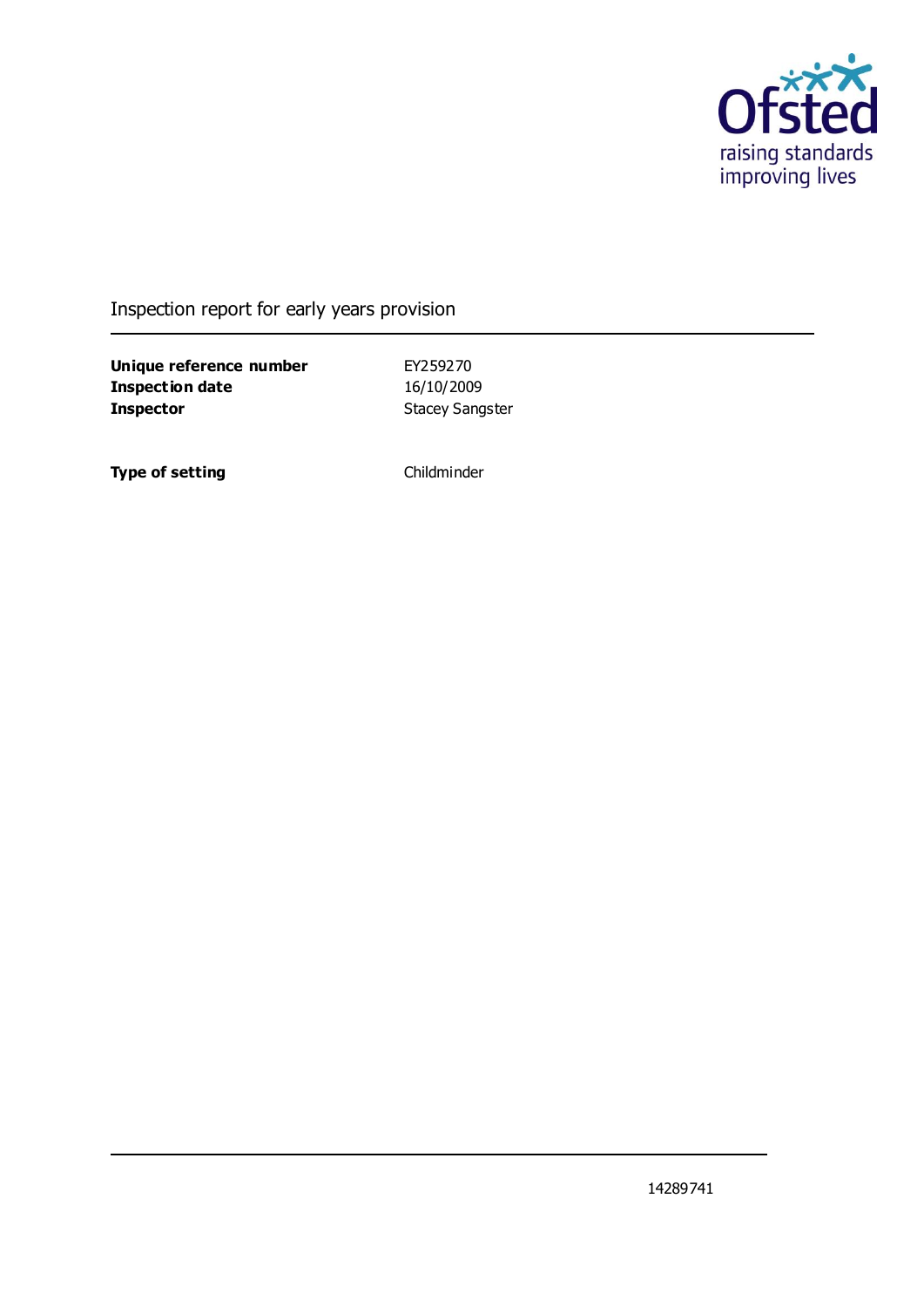The Office for Standards in Education, Children's Services and Skills (Ofsted) regulates and inspects to achieve excellence in the care of children and young people, and in education and skills for learners of all ages. It regulates and inspects childcare and children's social care, and inspects the Children and Family Court Advisory Support Service (Cafcass), schools, colleges, initial teacher training, work-based learning and skills training, adult and community learning, and education and training in prisons and other secure establishments. It rates council children's services, and inspects services for looked after children, safeguarding and child protection.

If you would like a copy of this document in a different format, such as large print or Braille, please telephone 08456 404040, or email enquiries@ofsted.gov.uk.

You may copy all or parts of this document for non-commercial educational purposes, as long as you give details of the source and date of publication and do not alter the information in any way.

Royal Exchange Buildings St Ann's Square Manchester M2 7LA

T: 08456 404040 Textphone: 0161 618 8524 E: enquiries@ofsted.gov.uk W: [www.ofsted.gov.uk](http://www.ofsted.gov.uk/)

© Crown copyright 2009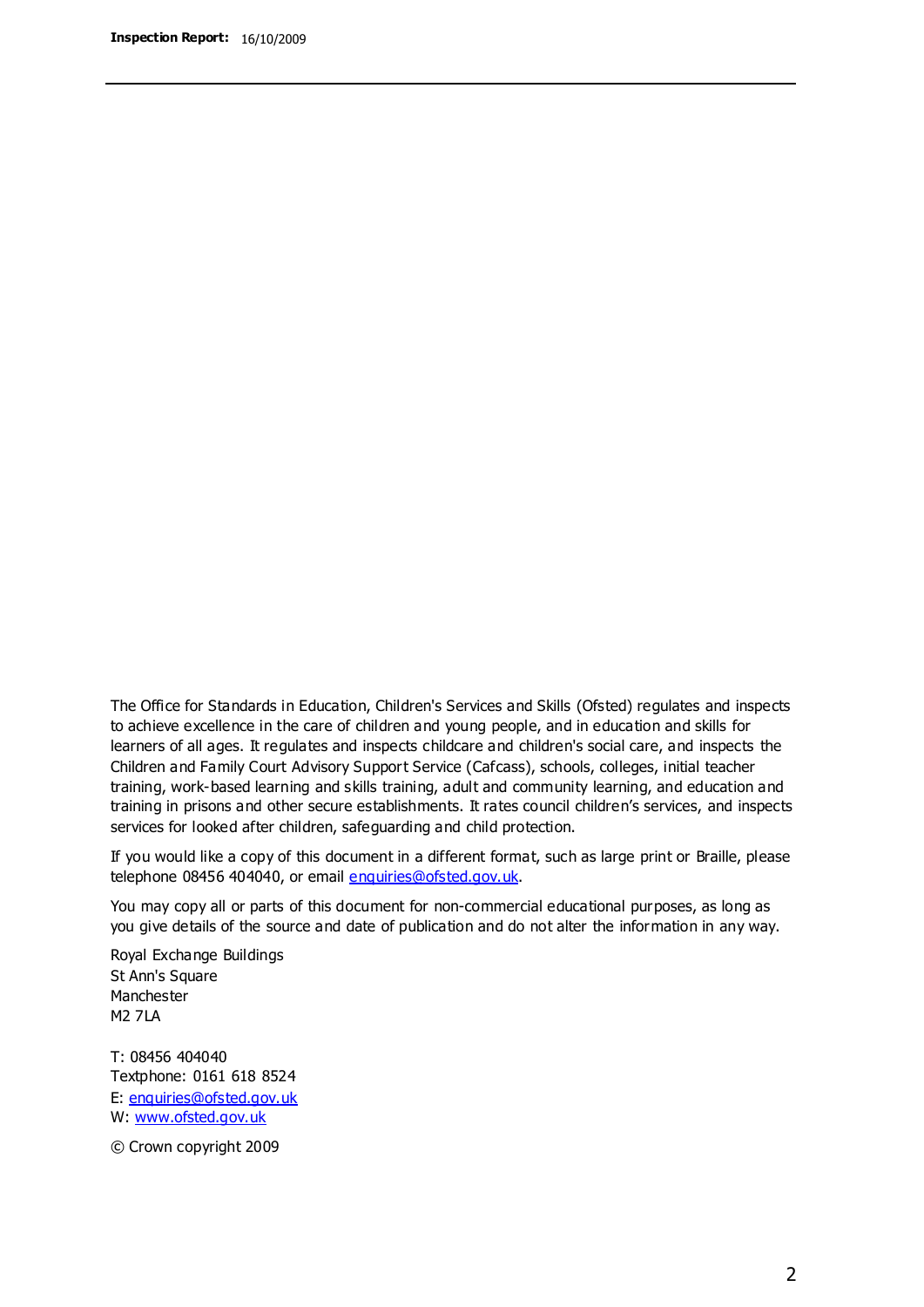### **Introduction**

This inspection was carried out by Ofsted under Sections 49 and 50 of the Childcare Act 2006 on the quality and standards of the registered early years provision. 'Early years provision' refers to provision regulated by Ofsted for children from birth to 31 August following their fifth birthday (the early years age group). The registered person must ensure that this provision complies with the statutory framework for children's learning, development and welfare, known as the *Early* Years Foundation Stage.

The provider must provide a copy of this report to all parents with children at the setting where reasonably practicable. The provider must provide a copy of the report to any other person who asks for one, but may charge a fee for this service (The Childcare (Inspection) Regulations 2008 regulations 9 and 10).

The setting also makes provision for children older than the early years age group which is registered on the voluntary and/or compulsory part(s) of the Childcare Register. This report does not include an evaluation of that provision, but a comment about compliance with the requirements of the Childcare Register is included in Annex B.

Please see our website for more information about each childcare provider. We publish inspection reports, conditions of registration and details of complaints we receive where we or the provider take action to meet the requirements of registration.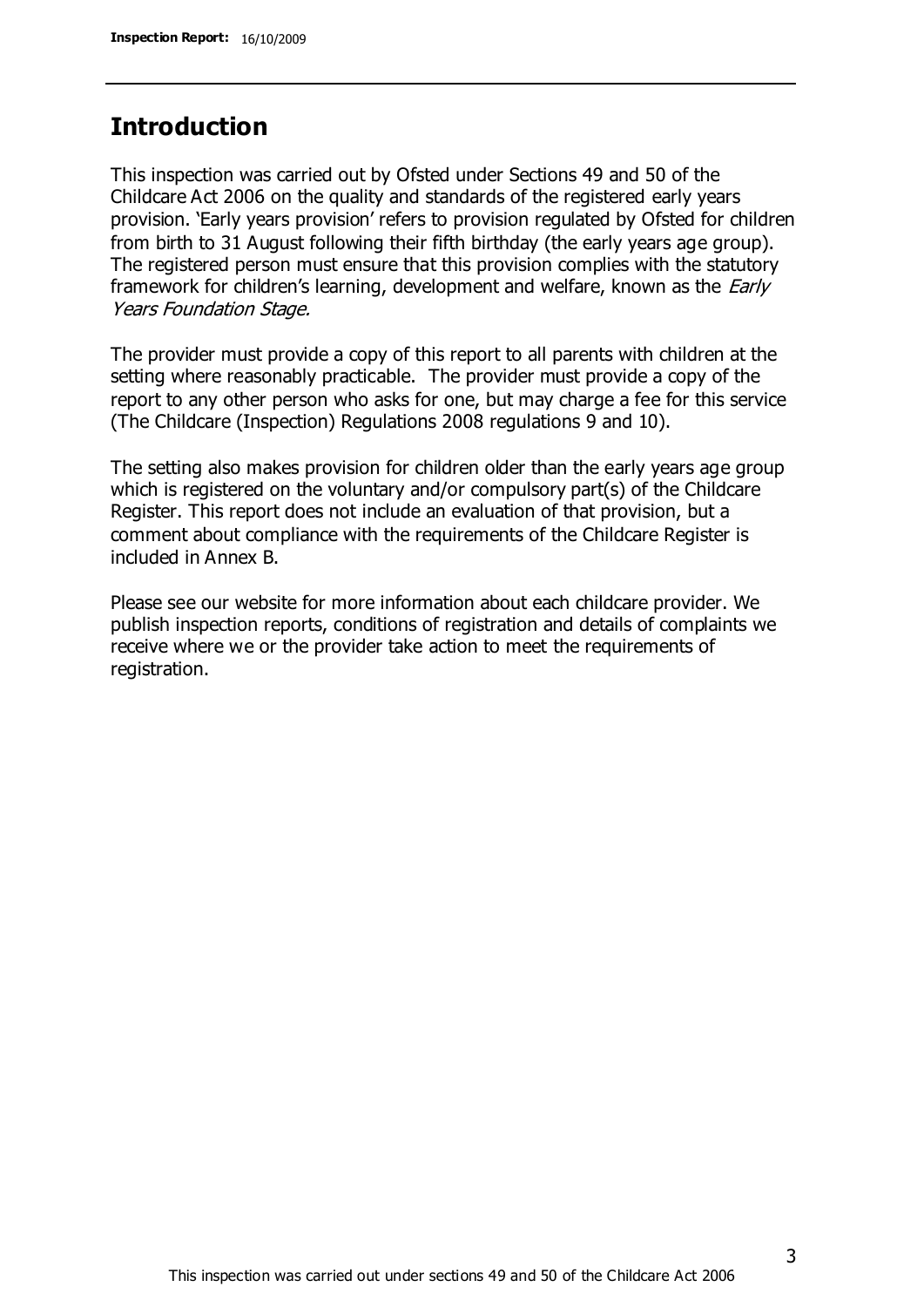## **Description of the childminding**

The childminder was registered in 2003. She lives with her husband and three school-aged children in a large, modern, four bedroom detached house in Ashford, close to local amenities. The family has a dog and keep guinea pigs.

Children have access to a play-room, sitting room the conservatory and kitchen/diner. Bedrooms are available if needed.

The childminder is registered on the Early Years Register, the compulsory part of the Childcare Register and the voluntary part of the Childcare Register. She may care for no more than six children under eight years; of these, not more than three may be in the early years age group, and of these, not more than one may be under one year at any one time. A variation has been agreed to allow her to exceed this number, in specific circumstances.

She currently has six children on her books, four of whom are in the early years age range.

The childminder is a member of the National Childminding Association.

### **The overall effectiveness of the early years provision**

Overall the quality of the provision is outstanding.

The childminder is extremely dedicated and takes a great deal of pride in the professional approach that she takes to her work with children. She is well qualified and uses the knowledge that she has gained through training effectively to monitor and extend her own practices. The enjoyment and well being of children is at the heart of all that she does. She is highly committed to providing an inclusive service. She understands and celebrates the fact that all children are unique and takes all aspects of their needs, personalities and stage of development into account when planning their day.

## **What steps need to be taken to improve provision further?**

To further improve the high quality early years provision the registered person should consider:

consider reflecting more fully the information that parents share about their children, both in the initial assessment and ongoing record of children's progress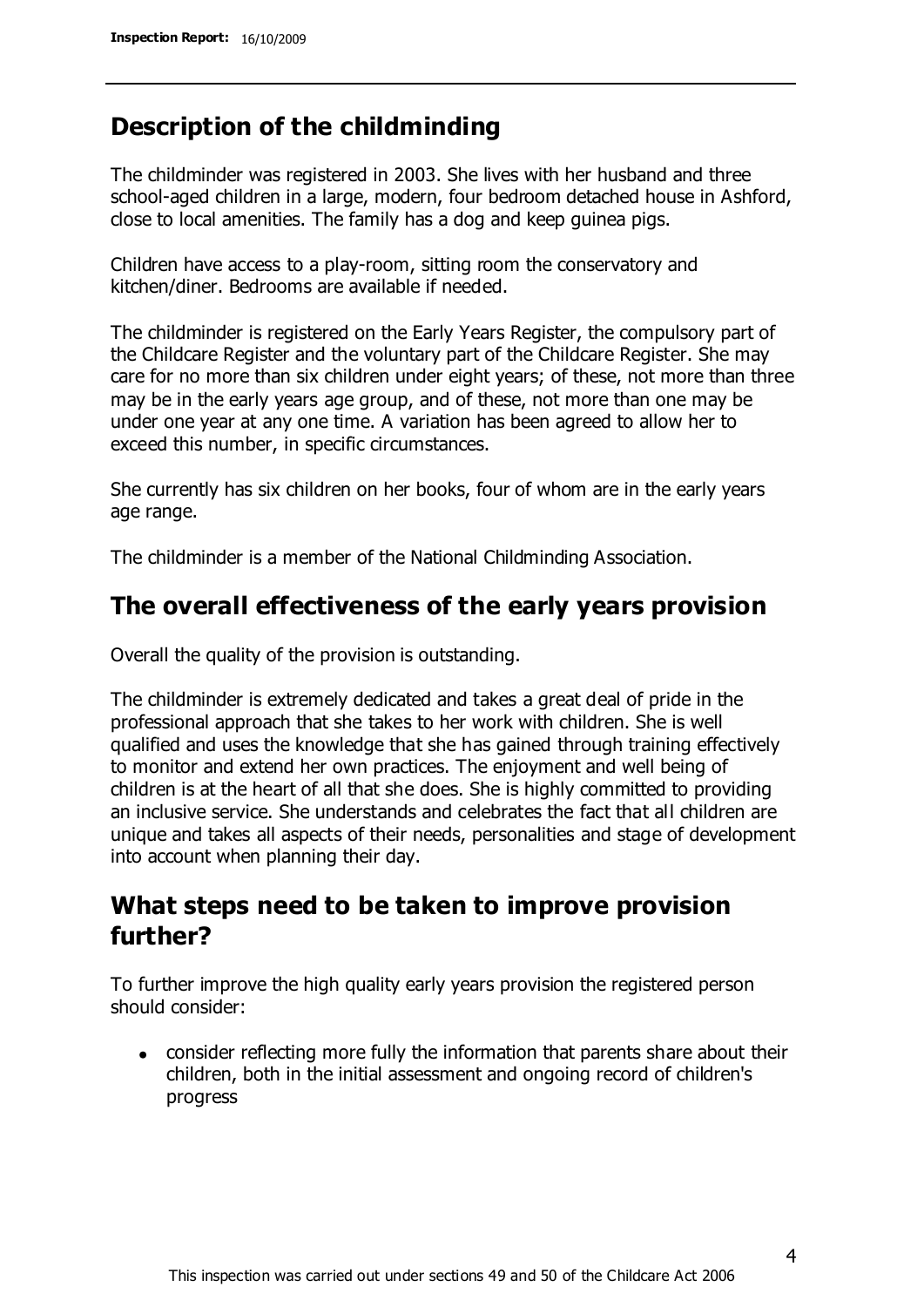## **The effectiveness of leadership and management of the early years provision**

The childminder has excellent procedures to safeguard children. She has a detailed knowledge of child protection, having attended National Childminding Association training relating to this subject. Her role and responsibility is clearly detailed in her written policy, which she makes available to parents. She approaches the subject confidently, openly but sensitively, for example making parents aware that she will ask questions about any injuries or marks that children arrive with and ask parents to sign the record of the details that they share, but also letting them know that she will take time to share her concerns with parents and the hope that they will feel comfortable to do the same. She is clear that her first concern will always be the safety and welfare of the children in her care.

The childminder is keen to learn about new approaches and her commitment to improvement and enthusiasm for developing her knowledge has lead her to recently complete a Level 3 National Vocational Qualification (NVQ) in childcare and education. The childminder meets regularly with other childcare professionals, is an accredited childminder approved to accept the Nursery Education Grant. This allows parents to fund children in the eligible age range, via this government scheme. Her accreditation also allows her access to high quality training and the support of a network coordinator. The childminder is proactive, constantly reflecting on what she does and how she does it, in order to look for ways to improve. There is clear evidence that following meetings with her support worker or attendance at training she makes changes to her practices, where she sees ways of enhancing her service, or bridging any gaps in what she does. She is confident in her systems and gains pleasure from knowing that she does her job to the best of her ability and that this supports the children and families who use her service extremely well.

Parents are very happy with the care that the childminder provides, demonstrated by the fact that every family took the time to make known their views in letters and emails left for the inspector. All of the views were exceptionally positive. Parents write about the childminder 'providing a safe and secure environment', children being 'well cared for and nurtured, both mentally and physically' and having 'a head start when starting school'. The childminder is described by parents as 'flexible' and someone who 'goes the extra mile'. A number of parents have not moved their children to nurseries when they become eligible for free places there, they have recommended the childminder to their friends and family members and have placed subsequent children with her. In addition to the parents writing prior to the inspection, one of the children also made the effort to write. She wrote that she 'really liked' the childminder and commented that 'there is loads of activities to do'. The childminder speaks with warmth and affection when discussing the children that she cares for and demonstrates dedication to doing whatever she can to support both the children and families in any way that she can.

Arrangements to work in partnership with parents and others successfully support her work with the children. Discussions before the children start and throughout their time with the childminder give equal credence to welfare and education,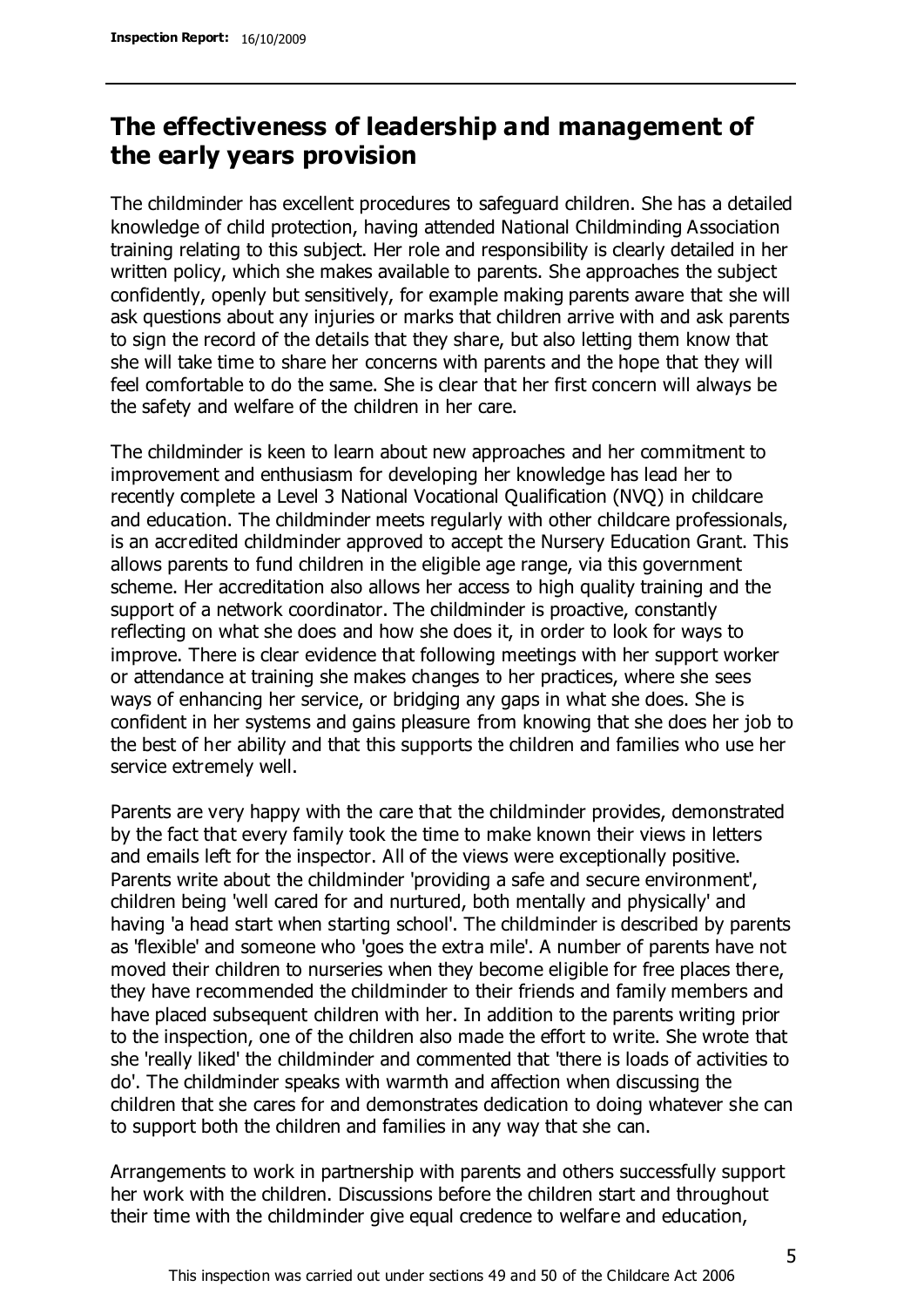although initially the childminder uses her own observations to carry out the initial assessment. This results in her written assessment in the first few weeks not fully reflecting what she knows children can do. While it does not impact on what she provides for children because the information is taken account of, the lack of documenting the information parents share about their children's starting points is a missed opportunity to have full records of where children are from the start.

Good use is made of assessment records that previous Early Years Foundation Stage (EYFS) providers have compiled. None of the children the childminder has cared for have attended another setting while on her books. She is aware of the need to work in partnership with others where this does occur.

All children are cared for on an individual basis. The childminder acknowledges and respects that each child is unique. She organises the care to ensure that each receives a tailor made programme of care and education. Their routines, access to activities and plans to support their progress are all carefully considered to take into account children's individual, and constantly changing needs. Despite the effort put into planning and organising the day, the childminder keeps plans flexible to enable her to react to the children's ideas, moods and spontaneous events that might occur. The childminder encourages children to be respectful of cultures, traditions and celebrations different to their own and to consider the elements of each other which are similar. Older children had spent some time exploring inclusion and what it means, in simple child-friendly terms. The children showed an enthusiasm for considering situations where everyone could take part and exploring potential barriers to this and how they might overcome this. The children produced some pictures and posters which the childminder used to decorate the playroom. Makaton sign language symbols are displayed to encourage children to learn simple signs that enable them to communicate with children who have speech and language delay or who sign as their first language.

The organisation of the childminding setting is superb. Resources in the setting are extensive and used creatively to ensure that the very best use can be gained from them. For example, the childminder displays posters relating to the EYFS on her playroom walls and cuts out specific areas of guidance relevant to the children that she is caring for. She displays these prominently around the room to keep the key principles at the forefront of her mind when working with the children. Policies, procedures and systems for recording are professionally kept, updated regularly and are all hugely useful in supporting her service and the children.

## **The quality and standards of the early years provision and outcomes for children**

Children are nurtured, cherished and supported very well to make excellent progress in all six areas of learning, while in the care of this childminder. The childminder weaves staying safe throughout many of the experiences, activities and discussions that she provides and as a result children are developing the skills to be able to identify some potential hazards and consider the action that they need to keep themselves and others safe. Children learn about how to support their own health and well-being through healthy eating and developing an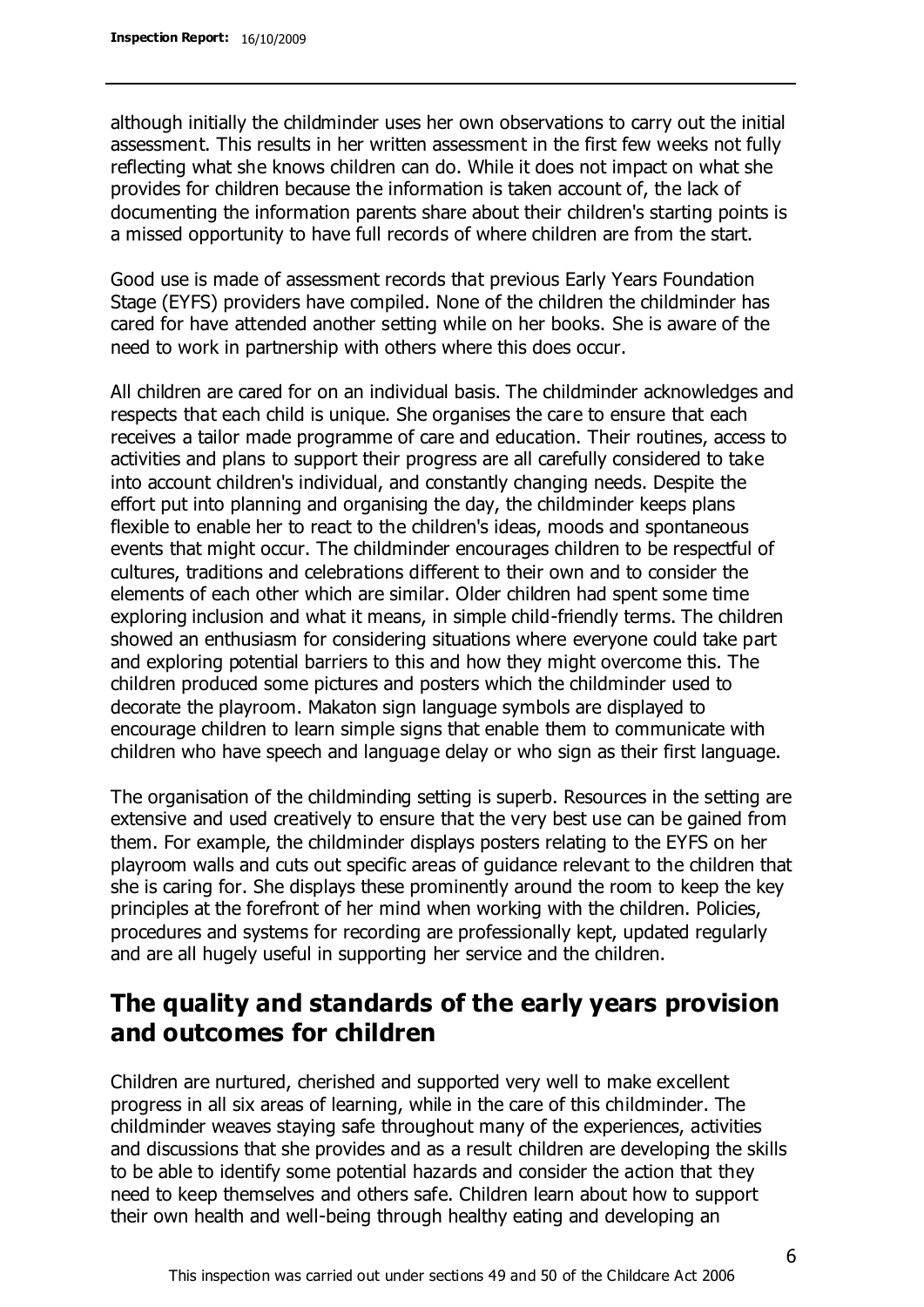enjoyment of exercise and activities in the fresh air. The childminder supports this by showing her own enthusiasm for these pursuits and finding things that children like to do which support an active lifestyle. Hygiene practices ensure that children develop good routines to support their health. The policy in place regarding her care of infectious children is clear that she is unable to do this. She works hard to make sure that her home and the environments that she takes children to have a high level of cleanliness and the risk of cross infection is removed wherever possible.

Children's behaviour is very good for the childminder. She provides children with opportunities to discuss why she wants them to refrain from certain behaviour and makes sure that she reinforces positive behaviour with plenty of praise and encouragement. She works closely with parents to arrive at carefully thought out, planned and consistent approaches where issues arise and this supports children very well to develop an understanding of the expected codes of behaviour. Children are encouraged to share, take turns and consider the needs of others. As a result they enjoy each other's company and friendships blossom, with children often seeing each other as a result outside of time at the childminder's, as they invite each other to parties and make requests of parents to organise outings which they can invite their friends to. Children are given lots of opportunities to consider their own needs and to make choices from what is on offer. They develop a strong sense of belonging in this setting. Photographs of the children at play are displayed around the room and in albums which the children enjoy looking at. They know that their art work is admired and valued as it is displayed around the room and the affection that the childminder feels for them is both clear to see and expressed frequently, resulting in children feeling safe, secure and very relaxed in the childminder's care.

The progress that children make, as a result of the support that they receive, is extremely good. Clearly the childminder is not only very knowledgeable about child development and how children learn, but she knows what motivates each one of her minded children and uses this to encourage them to explore, investigate and enquire about the world around them. Her enthusiasm is infectious and helps children develop a love of learning and to become active learners, who are creative and think critically. The children are able to learn through play, working independently and with each other. The balance of adult and child-led experiences is carefully considered to encourage independence, while keeping interest alive with good levels of encouragement and assistance. The skills that they learn from their time with the childminder will support their future success and assist them in relation to future schooling as well as in society in general.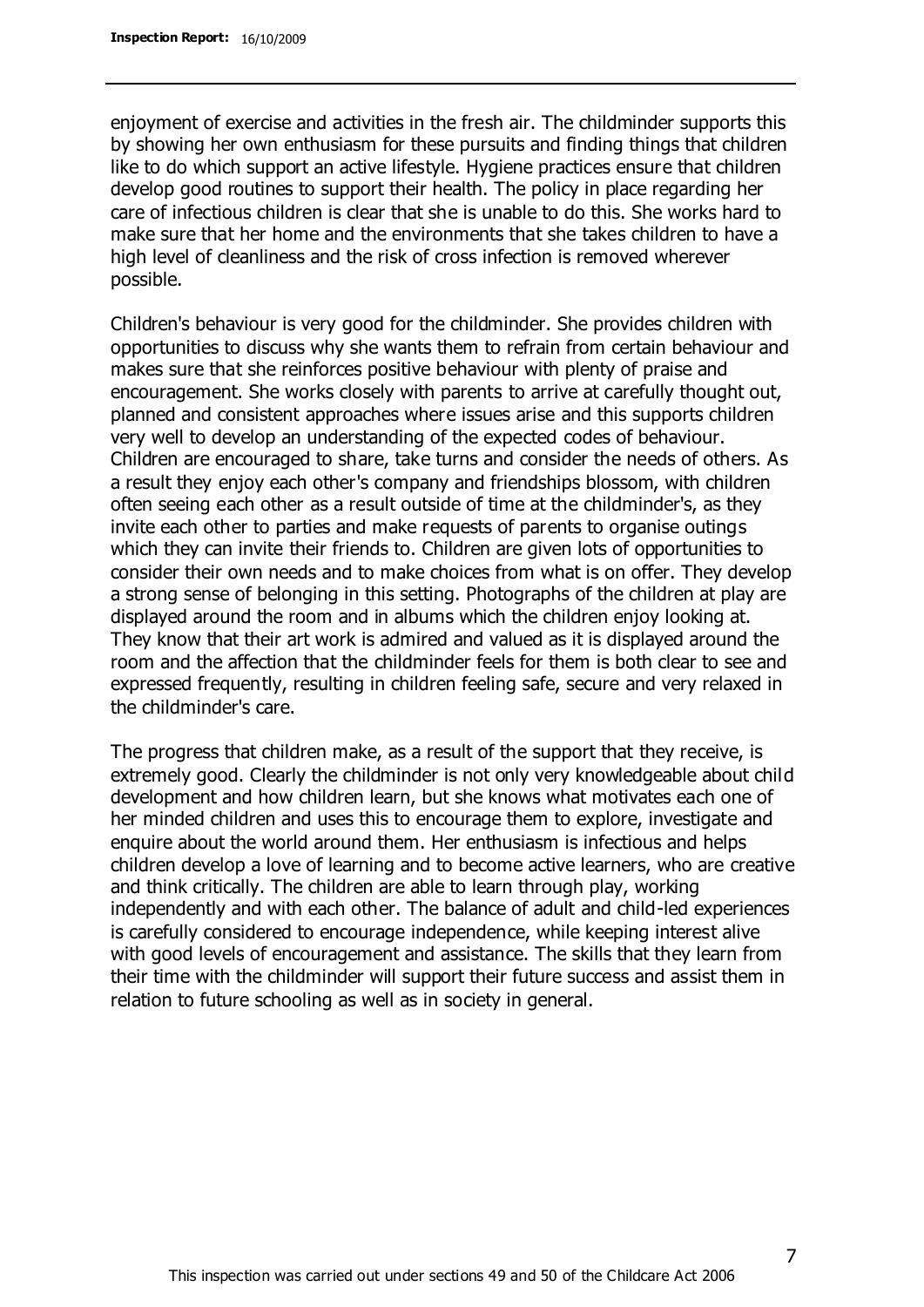## **Annex A: record of inspection judgements**

#### **The key inspection judgements and what they mean**

Grade 1 is Outstanding: this aspect of the provision is of exceptionally high quality Grade 2 is Good: this aspect of the provision is strong Grade 3 is Satisfactory: this aspect of the provision is sound Grade 4 is Inadequate: this aspect of the provision is not good enough

#### **The overall effectiveness of the early years provision**

| How well does the setting meet the needs of the<br>children in the Early Years Foundation Stage? |  |
|--------------------------------------------------------------------------------------------------|--|
| The capacity of the provision to maintain continuous                                             |  |
| improvement                                                                                      |  |

#### **The effectiveness of leadership and management of the early years provision**

| How effectively is the Early Years Foundation Stage led                                         |  |
|-------------------------------------------------------------------------------------------------|--|
| and managed?                                                                                    |  |
| The effectiveness of leadership and management in embedding<br>ambition and driving improvement |  |
| The effectiveness with which the setting deploys resources                                      |  |
| The effectiveness with which the setting promotes equality and                                  |  |
| diversity                                                                                       |  |
| The effectiveness of safeguarding                                                               |  |
| The effectiveness of the setting's self-evaluation, including the                               |  |
| steps taken to promote improvement                                                              |  |
| The effectiveness of partnerships                                                               |  |
| The effectiveness of the setting's engagement with parents and                                  |  |
| carers                                                                                          |  |

### **The quality of the provision in the Early Years Foundation Stage**

The quality of the provision in the Early Years Foundation Stage | 1

### **Outcomes for children in the Early Years Foundation Stage**

| <b>Outcomes for children in the Early Years Foundation</b>    |  |
|---------------------------------------------------------------|--|
| <b>Stage</b>                                                  |  |
| The extent to which children achieve and enjoy their learning |  |
| The extent to which children feel safe                        |  |
| The extent to which children adopt healthy lifestyles         |  |
| The extent to which children make a positive contribution     |  |
| The extent to which children develop skills for the future    |  |

Any complaints about the inspection or report should be made following the procedures set out in the guidance available from Ofsted's website: www.ofsted.gov.uk